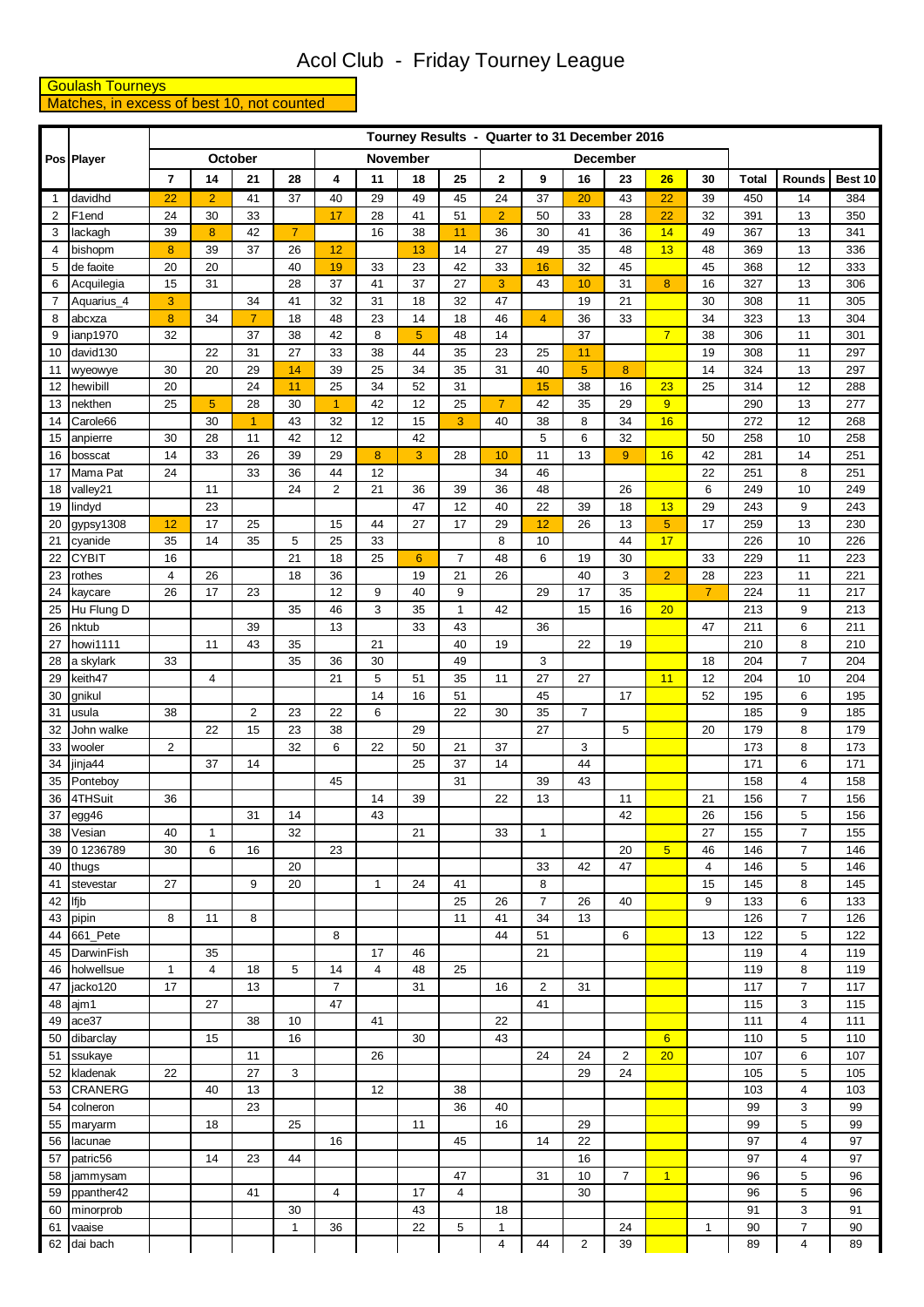| 63         | mmerfly               |    |    |    |                |    | $\overline{c}$ | 45             | 9  | 6  |    |                | $\mathbf{1}$ | 24 | $\overline{2}$ | 89                      | 7              | 89                      |
|------------|-----------------------|----|----|----|----------------|----|----------------|----------------|----|----|----|----------------|--------------|----|----------------|-------------------------|----------------|-------------------------|
| 64         |                       |    | 14 |    | 14             |    |                |                | 15 | 14 | 32 |                |              |    |                | 89                      | 5              | 89                      |
|            | nhojc1                |    |    |    |                |    |                |                |    |    |    |                |              |    |                |                         |                |                         |
| 65         | msdrs                 | 38 |    | 6  | 8              |    |                | 10             | 26 |    |    |                |              |    |                | 88                      | 5              | 88                      |
| 66         | madweb                | 8  |    |    |                |    | 36             |                |    |    |    |                | 27           | 3  | 5              | 79                      | 5              | 79                      |
| 67         | <b>NJBard</b>         |    | 38 |    |                |    |                |                |    |    |    |                | 38           |    |                | 76                      | 2              | 76                      |
| 68         | mcdoodle              |    |    |    | 10             |    |                | 20             |    |    | 28 |                | 13           |    |                | 71                      | 4              | 71                      |
| 69         | eaglei                |    |    |    |                |    | 15             | 8              |    | 45 |    |                |              |    |                | 68                      | 3              | 68                      |
| 70         | antepa                | 14 |    |    |                |    | 27             |                |    |    |    |                | 22           |    |                | 63                      | 3              | 63                      |
| 71         | ria mm                |    |    |    |                | 32 |                |                |    | 17 |    |                |              |    | 11             | 60                      | 3              | 60                      |
| 72         | jandrew               |    |    |    |                |    |                |                | 52 | 5  |    |                |              |    |                | 57                      | 2              | 57                      |
|            | Lynda Bird            |    |    |    |                |    |                |                |    |    |    |                |              | 11 | 44             | 55                      | 2              | 55                      |
| 73         |                       |    |    |    |                |    |                |                |    |    |    |                |              |    |                |                         |                |                         |
| 74         | shintaro              |    |    |    |                | 20 |                |                |    |    |    |                |              |    | 35             | 55                      | 2              | 55                      |
| 75         | kalatavg12            |    |    |    |                |    |                |                |    |    | 52 |                |              |    |                | 52                      | 1              | 52                      |
| 76         | markl                 |    |    |    |                |    |                |                |    | 28 | 23 |                |              |    |                | 51                      | 2              | 51                      |
| 77         | wackojack             |    |    |    |                |    |                |                |    |    |    |                |              |    | 51             | 51                      | $\mathbf{1}$   | 51                      |
| 78         | BridgeSon1            |    |    |    |                |    |                |                |    |    | 47 |                |              |    |                | 47                      | $\mathbf{1}$   | 47                      |
| 79         | aannii                |    |    |    |                |    |                |                | 46 |    |    |                |              |    |                | 46                      | $\mathbf{1}$   | 46                      |
| 80         | caroleset             |    |    |    |                |    |                |                |    |    |    |                | 46           |    |                | 46                      | $\mathbf{1}$   | 46                      |
| 81         | nattikate             |    | 37 |    |                | 9  |                |                |    |    |    |                |              |    |                | 46                      | 2              | 46                      |
| 82         | thorley               |    |    | 3  |                | 43 |                |                |    |    |    |                |              |    |                | 46                      | 2              | 46                      |
| 83         | johnxxxx              |    |    |    |                |    |                |                |    |    |    | $\overline{2}$ |              |    | 43             | 45                      | 2              | 45                      |
| 84         | kester <sub>53</sub>  |    |    |    |                |    |                | 28             | 16 |    |    |                |              |    |                | 44                      | 2              | 44                      |
| 85         | amoh                  | 11 |    |    |                |    |                |                | 31 |    |    |                |              |    |                | 42                      | 2              | 42                      |
| 86         | davidtrace            |    |    |    |                |    | 41             |                |    |    |    |                |              |    |                | 41                      | $\mathbf{1}$   | 41                      |
|            |                       |    |    |    |                | 41 |                |                |    |    |    |                |              |    |                |                         | 1              | 41                      |
| 87         | engsetter1            |    |    |    |                |    |                |                |    |    |    |                |              |    |                | 41                      |                |                         |
| 88         | sweeney19             |    |    |    |                |    |                |                |    |    |    |                |              |    | 41             | 41                      | 1              | 41                      |
| 89         | tcene                 |    |    |    |                |    |                |                |    |    |    |                | 41           |    |                | 41                      | 1              | 41                      |
| 90         | enia_t                |    |    |    |                |    |                |                |    |    |    |                |              |    | 40             | 40                      | $\mathbf{1}$   | 40                      |
| 91         | bbhants               |    |    | 6  | $\overline{2}$ |    |                | $\overline{2}$ |    |    | 19 |                | 10           |    |                | 39                      | 5              | 39                      |
| 92         | joyloader             |    | 8  | 20 | 6              | 5  |                |                |    |    |    |                |              |    |                | 39                      | 4              | 39                      |
| 93         | orian 12              |    |    |    |                |    |                |                | 13 |    |    |                | 26           |    |                | 39                      | 2              | 39                      |
| 94         | ClareB                |    |    |    | 15             |    |                |                |    |    |    | 23             |              |    |                | 38                      | 2              | 38                      |
| 95         | geminian              |    |    |    |                |    |                |                |    | 20 | 18 |                |              |    |                | 38                      | 2              | 38                      |
| 96         | maidmarion            |    |    |    |                |    | 38             |                |    |    |    |                |              |    |                | 38                      | $\mathbf{1}$   | 38                      |
| 97         | vicjil                | 18 |    |    |                |    |                |                |    |    |    |                |              | 20 |                | 38                      | 2              | 38                      |
| 98         | BGwin67               |    |    |    |                |    |                |                |    |    |    |                | 37           |    |                | 37                      | 1              | 37                      |
| 99         | Ingrid                |    |    |    |                |    |                |                |    |    |    |                |              |    | 37             | 37                      | $\mathbf{1}$   | 37                      |
| 100        | pigval                |    |    |    |                |    |                |                |    |    |    |                |              |    | 36             | 36                      | 1              | 36                      |
| 101        | braigh                |    |    |    |                |    | 35             |                |    |    |    |                |              |    |                | 35                      | 1              | 35                      |
|            | MikeP1                |    |    |    |                | 29 |                |                |    |    |    |                |              |    |                | 35                      |                | 35                      |
| 102        |                       |    |    | 6  |                |    |                |                |    |    |    |                |              |    |                |                         | 2              |                         |
|            | 103 yiaia             | 34 |    |    |                |    |                |                |    |    |    |                |              |    |                | $\overline{34}$         | 1              | 34                      |
|            | 104 Gabjabjab         |    |    |    |                |    |                | 32             |    |    |    |                |              |    |                | 32                      | $\mathbf{1}$   | 32                      |
|            | 105 henryj            |    | 32 |    |                |    |                |                |    |    |    |                |              |    |                | 32                      | $\mathbf{1}$   | 32                      |
|            | 106 Cape 101          | 31 |    |    |                |    |                |                |    |    |    |                |              |    |                | 31                      | $\mathbf{1}$   | 31                      |
| 107        | marathon5             |    |    |    |                |    |                |                |    |    |    |                |              |    | 31             | 31                      | 1              | 31                      |
|            | 108 cabsd             |    |    |    |                | 27 |                |                |    |    |    |                |              |    |                | 27                      | $\mathbf{1}$   | 27                      |
|            | 109 TartyStar         |    |    |    |                | 27 |                |                |    |    |    |                |              |    |                | 27                      | $\mathbf{1}$   | 27                      |
|            | 110 goldimp           |    |    | 19 |                |    |                | $\overline{7}$ |    |    |    |                |              |    |                | 26                      | $\overline{c}$ | 26                      |
|            | 111 nesa2             |    |    |    |                |    |                | 26             |    |    |    |                |              |    |                | 26                      | $\mathbf{1}$   | 26                      |
|            | 112 hopespring        |    | 25 |    |                |    |                |                |    |    |    |                |              |    |                | 25                      | $\mathbf{1}$   | 25                      |
|            | 113 tecinaj           |    | 25 |    |                |    |                |                |    |    |    |                |              |    |                | 25                      | $\mathbf{1}$   | 25                      |
|            | $\overline{114}$ gkpp |    |    |    |                |    |                |                |    |    |    |                |              |    | 24             | 24                      | $\mathbf{1}$   | 24                      |
|            | 115 colfeian          |    |    |    |                |    |                |                |    |    |    |                |              |    | 23             | 23                      | $\mathbf{1}$   | 23                      |
|            | 116 jolly1hey         |    |    |    |                |    | 21             |                |    |    |    |                |              |    |                | 21                      | $\mathbf{1}$   | $\overline{21}$         |
|            | 117 shid1             |    |    |    |                |    |                |                |    |    | 20 |                |              |    |                | 20                      | $\mathbf{1}$   | 20                      |
|            |                       |    |    |    |                |    |                |                |    |    |    |                |              |    |                |                         |                |                         |
|            | 118 badje 4_          |    |    |    |                |    |                |                | 19 |    |    |                |              |    |                | 19                      | $\mathbf{1}$   | 19                      |
|            | 119 braidsider        |    |    |    |                |    | 18             |                |    |    |    |                |              |    |                | 18                      | 1              | 18                      |
|            | 120 sallybally        |    |    | 18 |                |    |                |                |    |    |    |                |              |    |                | 18                      | 1              | 18                      |
|            | 121 scottashby        | 9  |    |    |                |    |                |                |    |    | 9  |                |              |    |                | 18                      | 2              | 18                      |
|            | 122 Major_Blue        |    |    |    |                |    |                |                |    |    | 17 |                |              |    |                | 17                      | $\mathbf{1}$   | $\overline{17}$         |
|            | 123 fhm7              |    |    |    |                |    |                |                |    |    |    |                | 14           |    |                | 14                      | $\mathbf{1}$   | 14                      |
| 124 friizi |                       |    |    |    |                |    |                |                |    |    |    | 14             |              |    |                | 14                      | $\mathbf{1}$   | 14                      |
| 125        | lightbulb             |    |    |    |                |    |                |                |    |    |    |                |              |    | 10             | 10                      | $\mathbf{1}$   | 10                      |
| 126        | ordzin                | 10 |    |    |                |    |                |                |    |    |    |                |              |    |                | 10                      | 1              | 10                      |
|            | 127 bucurianu         |    |    |    |                |    |                | 9              |    |    |    |                |              |    |                | $\boldsymbol{9}$        | $\mathbf{1}$   | 9                       |
|            | 128 ucciucciu         |    |    |    |                |    |                |                |    | 9  |    |                |              |    |                | 9                       | $\mathbf{1}$   | 9                       |
|            | 129 Brislboy          |    |    |    |                |    |                |                |    |    |    |                |              |    | 8              | 8                       | $\mathbf{1}$   | 8                       |
|            | 130 breck23           |    |    |    |                |    |                |                | 6  |    |    |                |              |    |                | 6                       | $\mathbf{1}$   | 6                       |
|            | 131 mlang             |    |    |    |                |    |                |                |    |    |    |                | 5            |    |                | 5                       | 1              | 5                       |
|            | 132 scan1111          |    |    |    |                |    |                | 5              |    |    |    |                |              |    |                | 5                       | 1              | 5                       |
|            | 133 peveril           |    |    |    |                |    |                |                |    |    |    | 4              |              |    |                | $\overline{\mathbf{4}}$ | $\mathbf{1}$   | $\overline{\mathbf{4}}$ |
|            |                       |    |    |    |                |    |                |                |    |    |    |                |              |    |                |                         |                |                         |